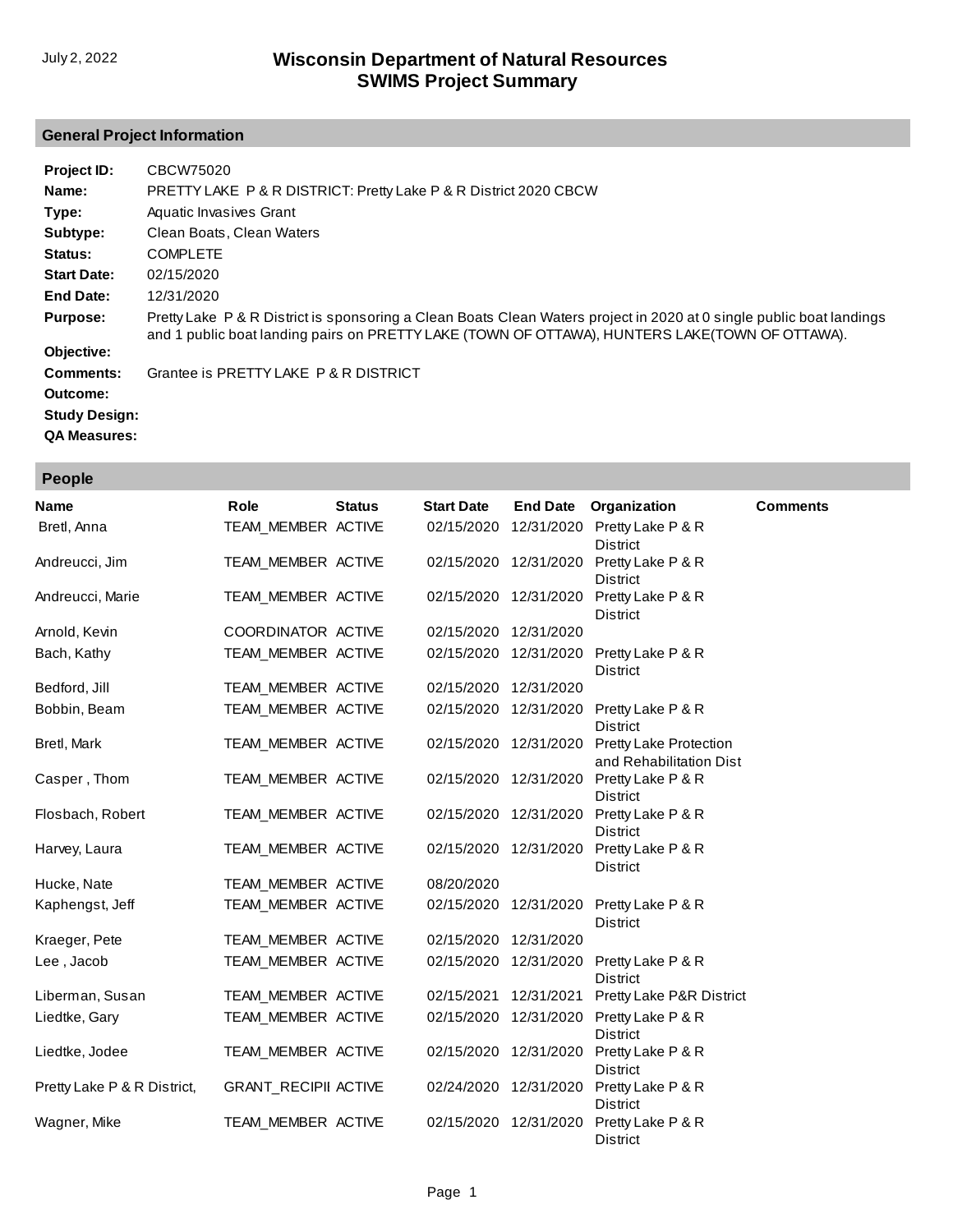## **SWIMS Project Summary** July 2, 2022 **Wisconsin Department of Natural Resources**

| <b>Project Statuses</b>    |                       |                                                 |                             |                 |                       |                 |                 |
|----------------------------|-----------------------|-------------------------------------------------|-----------------------------|-----------------|-----------------------|-----------------|-----------------|
| Date                       | <b>Reported By</b>    | <b>Status</b>                                   |                             | <b>Comments</b> |                       |                 |                 |
| <b>Actions</b>             |                       |                                                 |                             |                 |                       |                 |                 |
| Action                     |                       |                                                 | <b>Detailed Description</b> |                 | <b>Start</b>          | <b>End Date</b> | <b>Status</b>   |
| <b>Grant Awarded</b>       |                       |                                                 | Grant CBCW75020 awarded     |                 | 02/15/2020            | 12/31/2020      | <b>COMPLETE</b> |
| <b>Monitoring Stations</b> |                       |                                                 |                             |                 |                       |                 |                 |
| <b>Station ID</b>          | <b>Name</b>           |                                                 |                             |                 | <b>Comments</b>       |                 |                 |
| 10017556                   |                       | Hunters Lake - Landing off Manor House Road     |                             |                 |                       |                 |                 |
| 10017602                   | Pretty Lake -- Access |                                                 |                             |                 |                       |                 |                 |
| <b>Assessment Units</b>    |                       |                                                 |                             |                 |                       |                 |                 |
| <b>WBIC</b>                | <b>Segment</b>        | <b>Local Name</b>                               |                             |                 | <b>Official Name</b>  |                 |                 |
| 779300                     | 2                     | Pretty Lake                                     |                             |                 | <b>Pretty Lake</b>    |                 |                 |
| 826300                     | 1                     | <b>Hunter Lake</b>                              |                             |                 | <b>Hunters Lake</b>   |                 |                 |
| <b>Lab Account Codes</b>   |                       |                                                 |                             |                 |                       |                 |                 |
| <b>Account Code</b>        | <b>Description</b>    |                                                 |                             |                 | <b>Start Date</b>     |                 | <b>End Date</b> |
| <b>Forms</b>               |                       |                                                 |                             |                 |                       |                 |                 |
| <b>Form Code</b>           | <b>Form Name</b>      |                                                 |                             |                 |                       |                 |                 |
| WATERCRAFT_2018            |                       | Watercraft Inspection Report (Revised 2/2018)   |                             |                 |                       |                 |                 |
| <b>Methods</b>             |                       |                                                 |                             |                 |                       |                 |                 |
| <b>Method Code</b>         |                       | <b>Description</b>                              |                             |                 |                       |                 |                 |
| <b>CBCW-2007</b>           |                       | Clean Boats, Clean Waters Boat Inspections 2007 |                             |                 |                       |                 |                 |
| <b>Fieldwork Events</b>    |                       |                                                 |                             |                 |                       |                 |                 |
| <b>Start Date</b>          | <b>Status</b>         | Field ID                                        | <b>Station ID</b>           |                 | <b>Station Name</b>   |                 |                 |
| 05/23/2020 07:00           | <b>COMPLETE</b>       |                                                 | 10017602                    |                 | Pretty Lake -- Access |                 |                 |
| 05/25/2020 10:00           | <b>COMPLETE</b>       |                                                 | 10017602                    |                 | Pretty Lake -- Access |                 |                 |
| 05/30/2020 06:00           | <b>COMPLETE</b>       |                                                 | 10017602                    |                 | Pretty Lake -- Access |                 |                 |
| 06/05/2020 09:00           | <b>COMPLETE</b>       |                                                 | 10017602                    |                 | Pretty Lake -- Access |                 |                 |
| 06/06/2020 12:00           | <b>COMPLETE</b>       |                                                 | 10017602                    |                 | Pretty Lake -- Access |                 |                 |
| 06/14/2020 12:00           | <b>COMPLETE</b>       |                                                 | 10017602                    |                 | Pretty Lake -- Access |                 |                 |
| 06/15/2020 11:00           | <b>COMPLETE</b>       |                                                 | 10017602                    |                 | Pretty Lake -- Access |                 |                 |
| 06/18/2020 08:00           | <b>COMPLETE</b>       |                                                 | 10017602                    |                 | Pretty Lake -- Access |                 |                 |
| 06/19/2020 12:00           | <b>COMPLETE</b>       |                                                 | 10017602                    |                 | Pretty Lake -- Access |                 |                 |
| 06/22/2020 10:00           | <b>COMPLETE</b>       |                                                 | 10017602                    |                 | Pretty Lake -- Access |                 |                 |
| 06/24/2020 13:00           | <b>COMPLETE</b>       |                                                 | 10017602                    |                 | Pretty Lake -- Access |                 |                 |
| 06/29/2020 12:00           | <b>COMPLETE</b>       |                                                 | 10017602                    |                 | Pretty Lake -- Access |                 |                 |
| 07/10/2020 08:50           | <b>COMPLETE</b>       |                                                 | 10017602                    |                 | Pretty Lake -- Access |                 |                 |
| 07/18/2020 12:00           | <b>COMPLETE</b>       |                                                 | 10017602                    |                 | Pretty Lake -- Access |                 |                 |
| 07/19/2020 07:45           | <b>COMPLETE</b>       |                                                 | 10017602                    |                 | Pretty Lake -- Access |                 |                 |
| 07/20/2020 09:00           | <b>COMPLETE</b>       |                                                 | 10017602                    |                 | Pretty Lake -- Access |                 |                 |
| 07/21/2020 06:00           | <b>COMPLETE</b>       |                                                 | 10017602                    |                 | Pretty Lake -- Access |                 |                 |
| 07/22/2020 06:00           | <b>COMPLETE</b>       |                                                 | 10017602                    |                 | Pretty Lake -- Access |                 |                 |